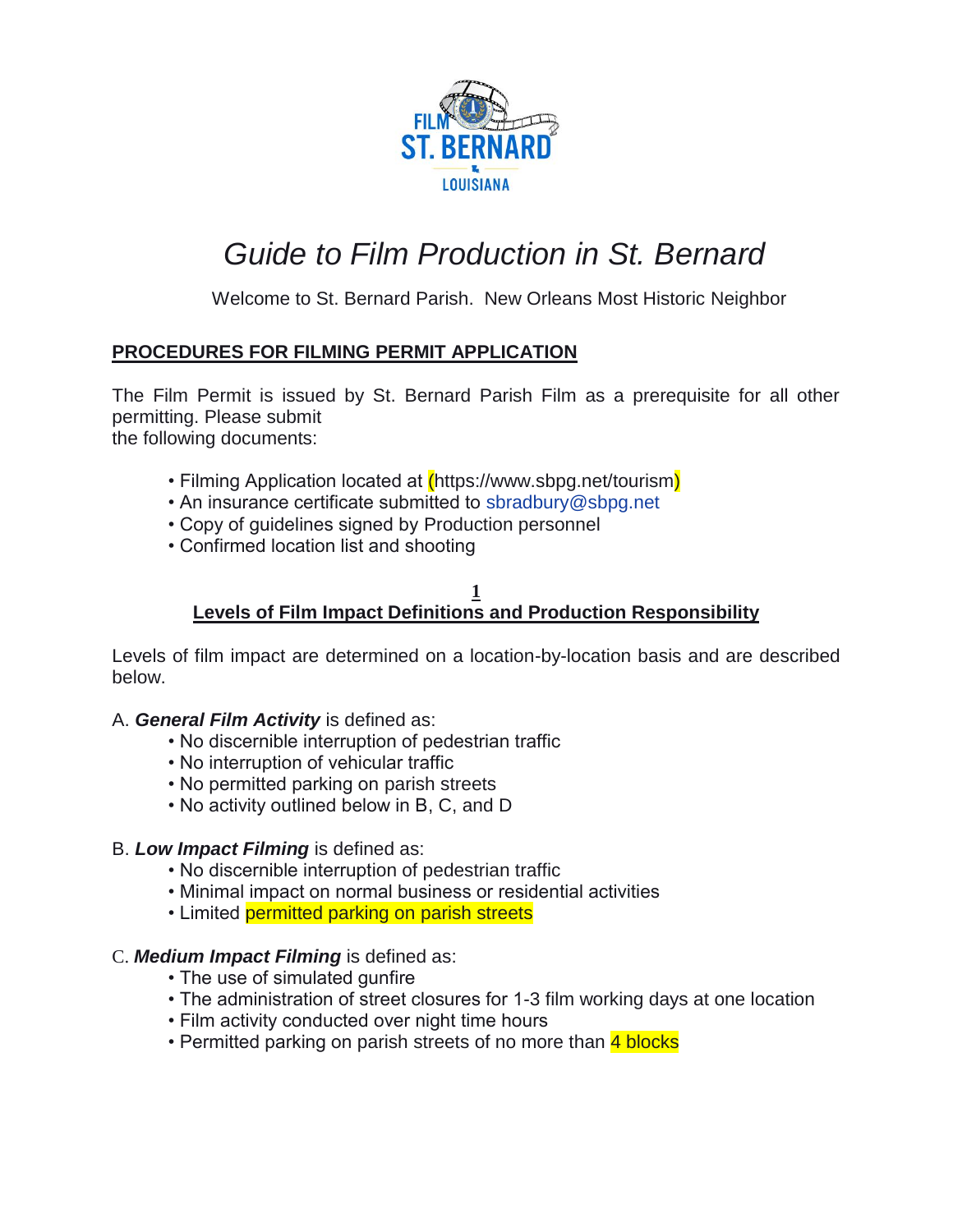

# D. *High Impact Filming* is defined as:

- Film activity that exceeds more than five (5) continuous film working days at one location
- High speed car chases or crashes
- Use of pyrotechnics or explosives
- Use of low flying aircraft
- Activity which interrupts pedestrian traffic and/or restricts access to residential and business activity
- Activity that requires bus and transit re-route planning
- Limited permitted parking on parish streets of no more than 8 blocks

All low, medium and high impact film projects may be required to participate in a *Parish*  **Coordination Meeting.** This meeting is an opportunity for your production to engage in a one-on-one consulting session with Parish entities such as Parish Administration and Council, St. Bernard Parish Sheriff's Office and Fire Department and to troubleshoot any logistical issues that may arise. At this meeting your *Location Manager* will present a production packet containing your location schedule and any "NO PARKING" or street closure requests. At this time, community notification procedures will also be discussed after public impact is assessed.

Projects designated as "General Filming" will receive a *Film Permit* once the above requirements are met but may not be required to participate in a *Parish Coordination Meeting.* 

Please provide a copy of your crew and vendor list at this time.

## **2** *Parish Coordination Team Meetings*

Agencies that may be present at Parish Coordination Meetings:

- St. Bernard Fire Department
- EMS (for stunts)
- Law Enforcement
- Traffic Division (Department of and Sheriff's Office)
- Parish Administration
- Parish Council
- Economic Development
- Parks and Parkways (if activity is planned)
- Any other applicable Parish office or entity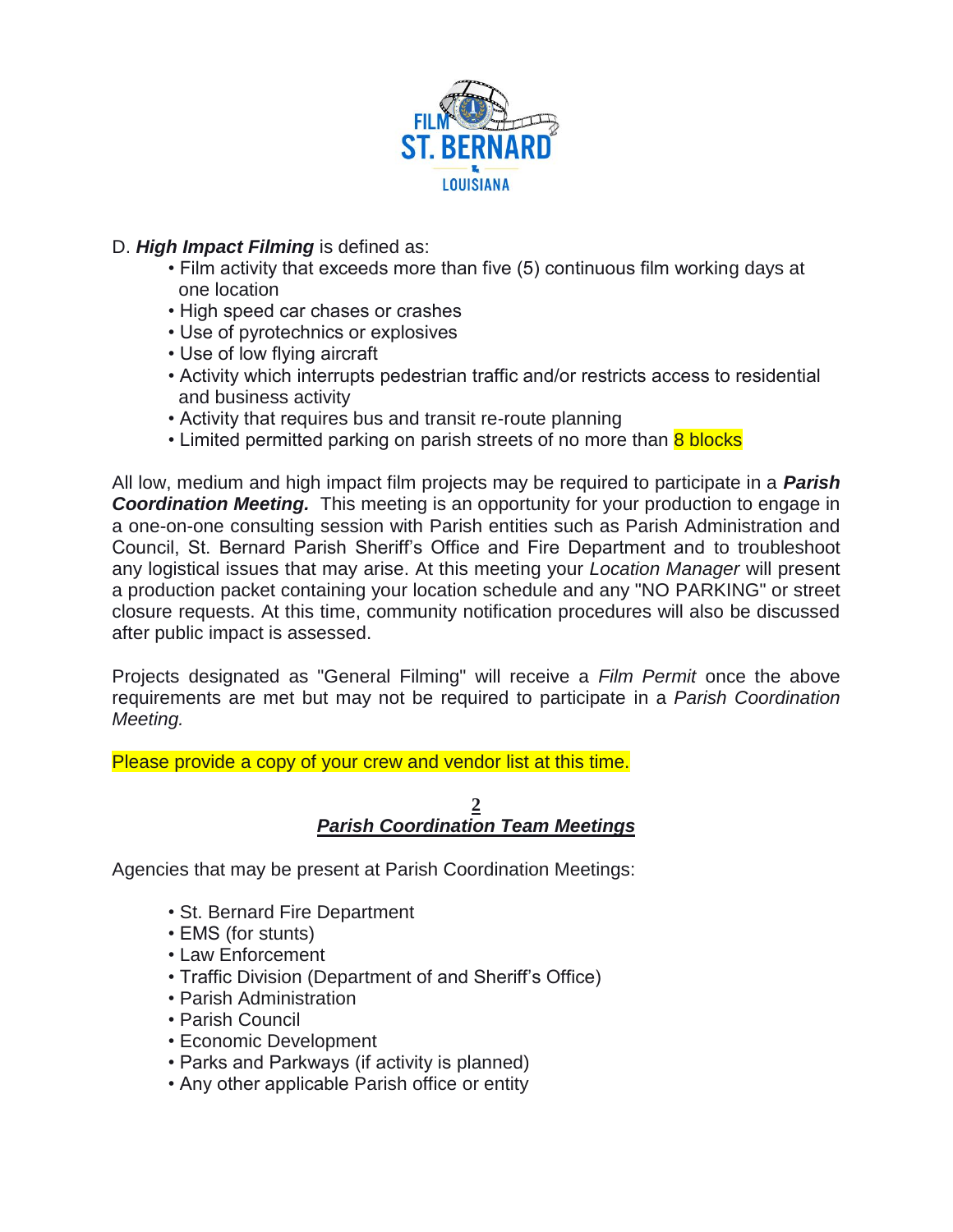

What your production packet should include (Bring enough copies for all attendees):

- Overall calendar for the duration of your shoot detailing location and physical address for each day.
- A sample flyer for neighborhood notification, if applicable.
- Arrangements for garbage/trash pick-up after the shoot.
- All street and lane closure requests must be reviewed and coordinated.
- A detailed schematic for each location in St. Bernard Parish should include:
	- Symbol identifying each location
	- Name of location
	- Physical address of location
	- Whether you are filming interior/exterior, or both
	- The location of your base camp and crew parking
	- Times of Activity
	- Arrival of trucks, call time, filming time, departure of trucks
	- Special requests Traffic Control or street closure
	- Parking Requests (Streets and block numbers should be clearly marked. Please note one-way streets)
	- Areas requested "Cleared for shot" should be marked
	- Areas requested for the parking of essential vehicles should be marked
	- A list of block numbers being requested

At the conclusion of the *Parish Coordination Meeting*, in accordance with approval of proposed activity, a Film Permit will be given once it is determined that:

- (1) Proposed activities will not unduly disrupt neighboring residents and/or Businesses;
- (2) An approved certificate of insurance is on file; and,
- (3) The office has received a signed copy of the guidelines.

#### **3 Neighborhood Notification**

Film productions are responsible for communicating with the Parish, residents and businesses to ensure the public is aware of "NO PARKING" requests, street closures, special effects and any other production activity. Advance notification of the planned activity must be communicated through fliers distributed in the impacted area to inform residents and businesses of your production activity. The fliers are the primary notification for residents and must be distributed 72 to 48 hours prior to your activity. Fliers must include the following information: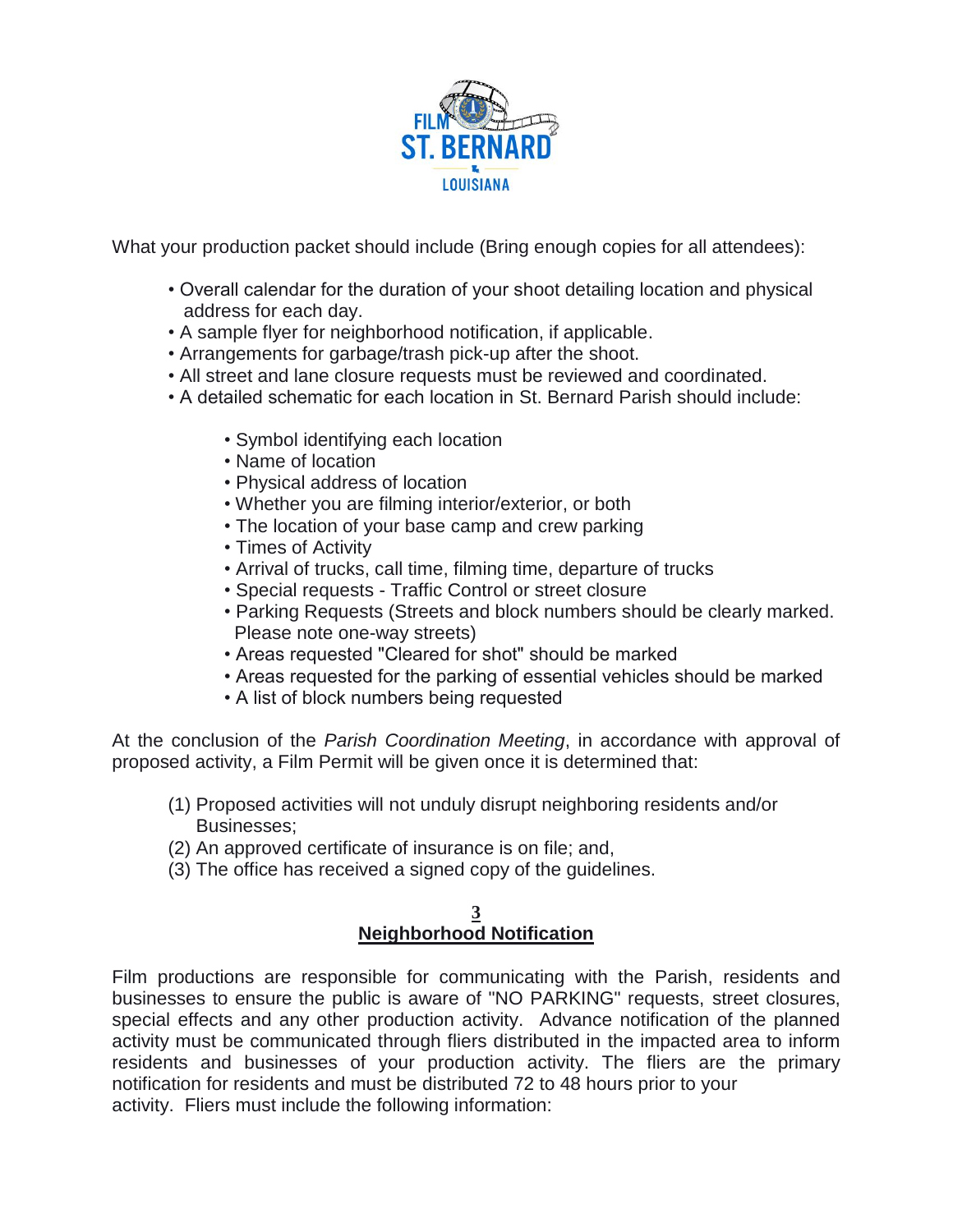

- Production Identification (name or alias)
- Accurate date and times of filming
- Blocks affected by "no parking" restrictions including prep, film and wrap days
- Description of filming activities including specifics regarding lights, noise or Special effects
- Local production office number, production cell, and/or location manager's cell number
- Contact information for St. Bernard Parish Government

Filming in Parish Neighborhoods: Only essential equipment and working vehicles can be parked on location. All other vehicles including crew and extra vehicles (unless picture cars) must be parked off site in a production company secured parking site (base camp). ALL trucks over  $31$  feet must be parked in base camp unless previously cleared in the *Parish Coordination Meeting*.

Please be aware of the following:

- Production vehicles must obey all parking laws (Please see the "Parking Restrictions" section below.)
- Special effects that may cause concern (sirens, stunts, gunshots, speeding cars, controlled fire, smoke, flashing lights, or other loud noises) must be cleared in advance in the *Parish Coordination Meeting.*
- Working trucks are not permitted to enter a neighborhood before 5:00 A.M. Without prior written consent from St. Bernard Parish Government.
- Pedestrian traffic must be maintained at all times unless previously approved by St.Bernard Parish Government.
- Some neighborhood associations may have additional considerations.

#### 4 **During the shoot**

- Be sensitive and work to find resolutions with neighborhood concerns.
- Do not block shop entrances, buildings, or driveways without property owner permission.
- Be "good neighbors" to ensure that future productions are welcomed back. Please remember that your set is someone's home, business or neighborhood.

# **After the shoot**

• Garbage and trash cannot be left on the streets for regular Parish pick-up.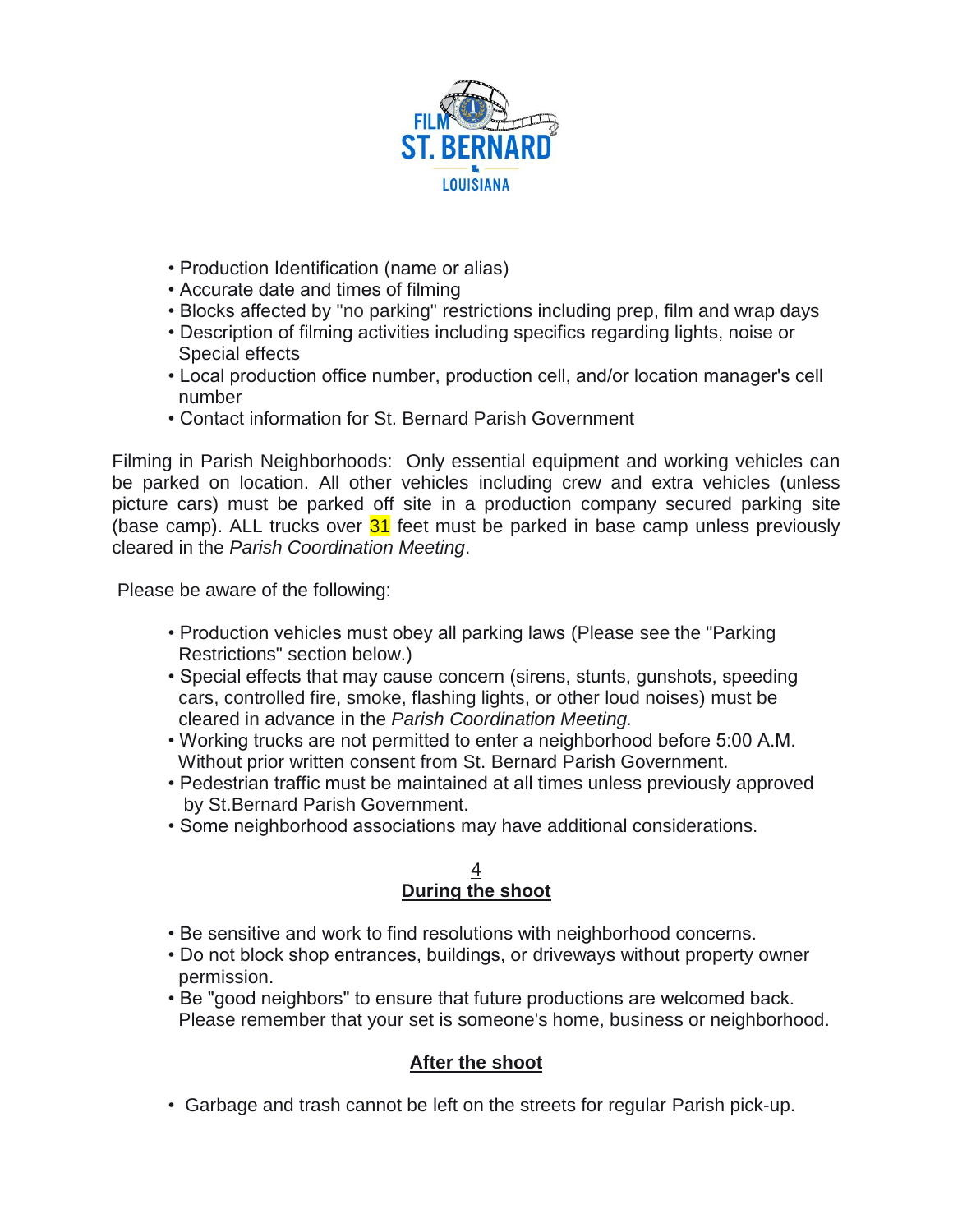

• "NO PARKING" and directional signs *must* be removed when they are no longer needed. Signs left after the production wrap date will be removed and the production may be fined.

# **Street Closures & Parking**

- All street and lane closure requests must be reviewed in the Parish Coordinating Meeting
- Closures must adhere to all City ordinances for signage and detour plans to ensure the safety of the public.
- Law enforcement personnel must approved street closures.
- Production Assistants or other crewmembers cannot control vehicular traffic.
- All parking and street closure permits must be obtained in sufficient time to allow for the required 24 hour advance posting of "NO PARKING" signs. Should you not have a 24-hour prior posting period, vehicles may park in existing available parking.
- Special requests or conditions may be attached to a permit to ensure minimal danger to the health and safety of persons, undue disruption to neighboring residents and/or businesses and traffic congestion. Such request and conditions will be reviewed at the Parish Coordinating meeting by all parties and assessed on a case-by-case basis.
- Street closures are not granted during the morning and evening "rush" hours (7am - gam and 4pm - 6pm). Exceptions may be requested and will be considered on a case-by-case basis.
- Parking signs posting and removal is the responsibility of the production company, Signs must indicate the date and hours included in the parking restrictions, production name/alias and contact telephone number

# *An Important note about Rain Cover Sets*

In the event of rain on a scheduled exterior shoot, cover sets should meet the above guidelines and will be discussed on a case-by-case basis. In particular, should you not meet the required 24-hour prior posting period, vehicles must park in available legal parking.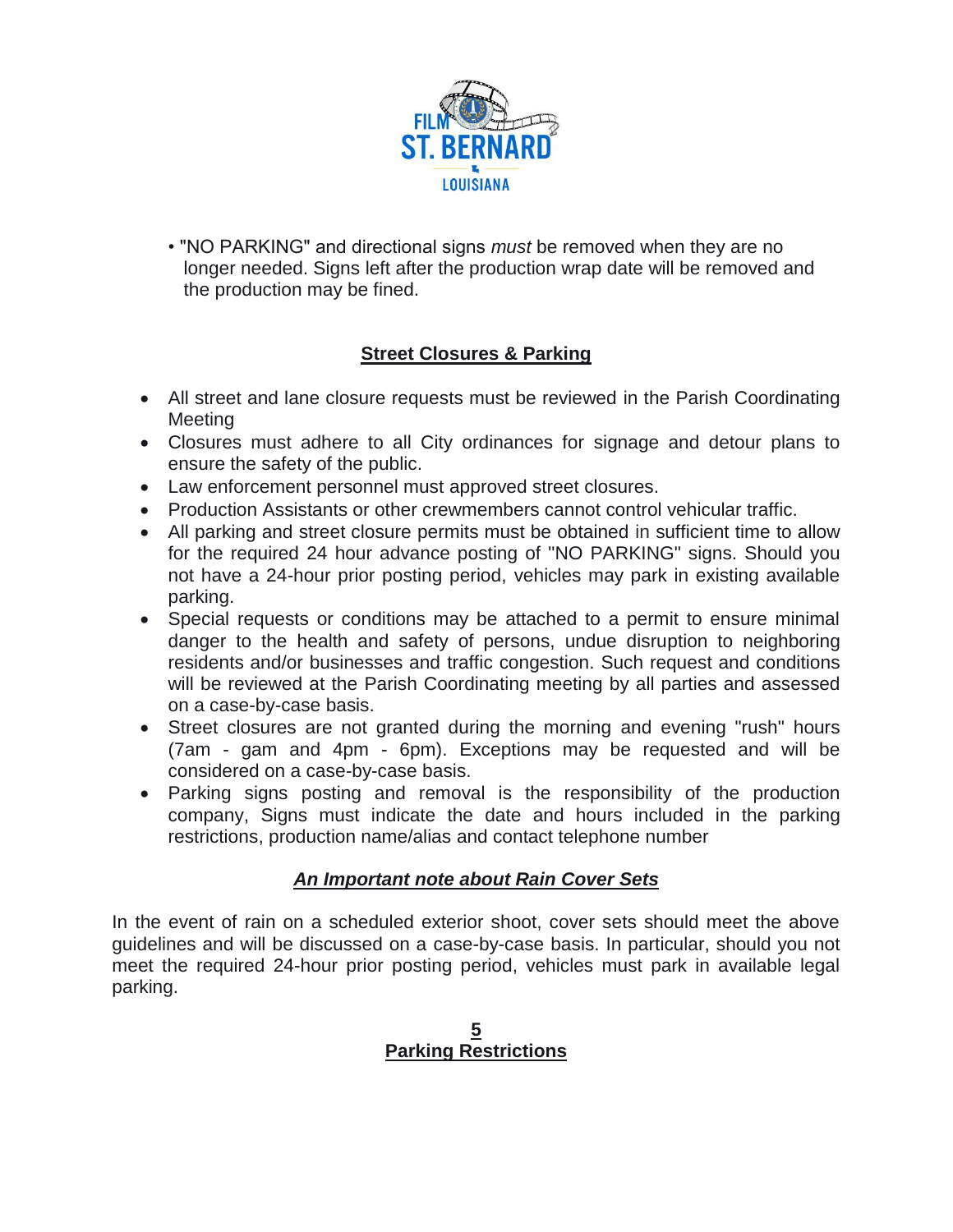

Please review the following information regarding parking restrictions. These restrictions are to be followed and will be enforced in ALL circumstances Many of these restrictions are in place to ensure emergency vehicle access and safe driving conditions. There is "NO PARKING" allowed in the following area:

- (1) Within FIFTEEN FEET of a FIRE HYDRANT
- (2) Within TWENTY FEET of an INTERSECTION
- (3) Within TWENTY FEET upon the approach to any STOP SIGN, flashing beacon, yield sign or traffic control signal located at the side of a roadway
- (4) Within TWENTY FEET of the entrance to a fire station
- (5) On a sidewalk
- (6) Within THREE FEET of a public or private driveway, wheelchair ramp or bicycle ramp
- (7) Within an intersection
- (8) On a crosswalk
- (9) Within FIFTY FEET of a railroad crossing
- (10) Alongside or opposite any street excavation when stopping, standing or parking would block traffic
- (11) Alongside or on a neutral ground
- (12) Any place where parking will block a traffic control device

\*\* Please note: Distance should be calculated to include any truck gates or trailers. Parking is also prohibited without prior content from the Parish Coordination Team and the agencies listed below:

- (1) Freight Zones (Community Development/Department of Public Works)
- (2) Cab Stands (Community Development)

(3) St. Bernard Urban and Rural Transit stops (SBURT)

(4) Hotel Passenger Zones (XXX)

(5) Traffic Lanes (without street closure permit and appropriate detour plan) (Department of Public Works)

- No Permits will be given for designated HANDICAPPED PARKING
- No vehicle may stop or park in a signed parking space for persons with disabilities except a vehicle with a handicapped license plate or disabled veterans license plate.
- No Parking in Enforcement Zones. No vehicle may stop or park in this zone without being identified as belonging in this zone.

## **6 6 6 6 6 6 6 6 USE OF PARISH BUILDINGS**